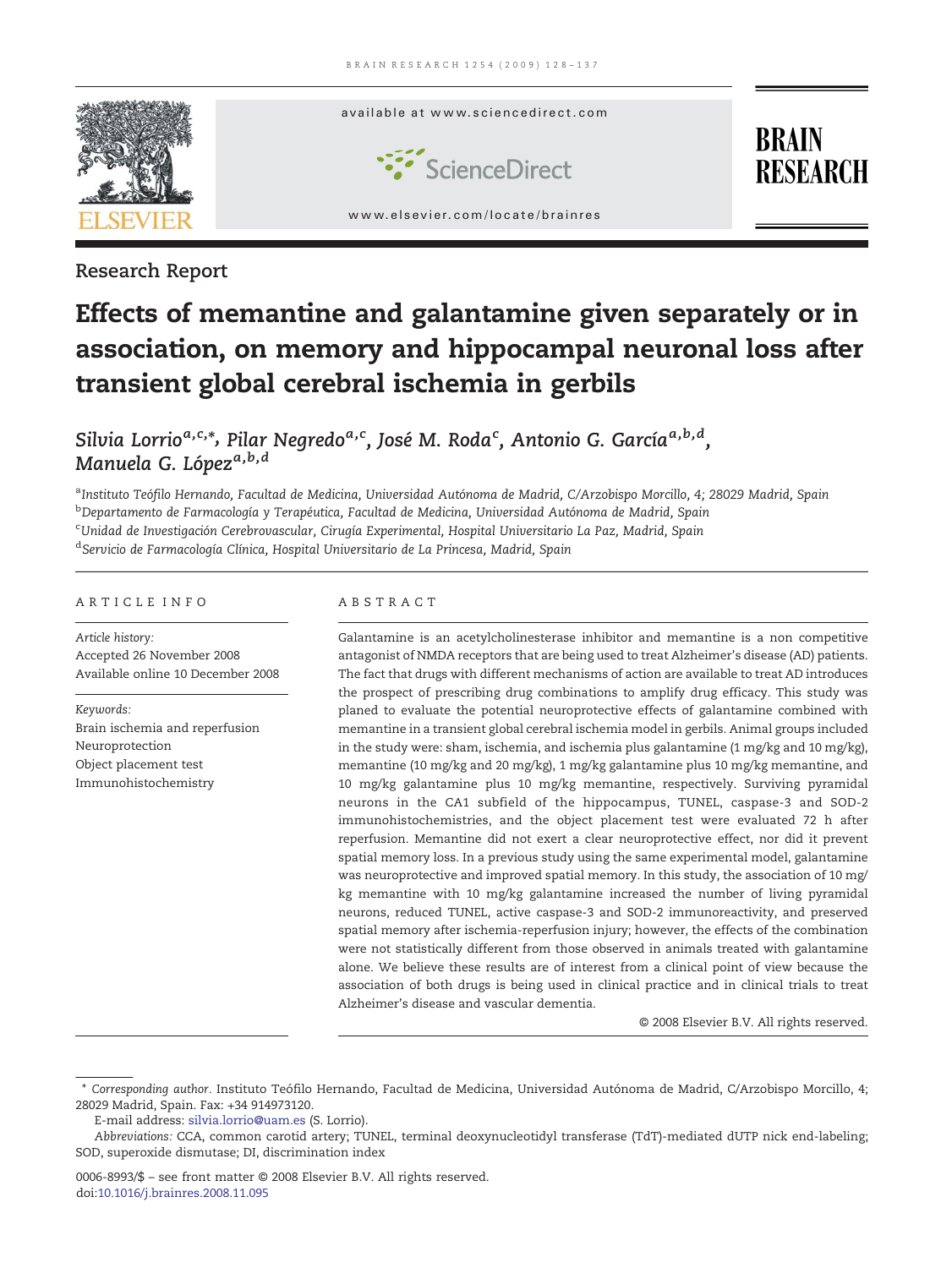### 1. Introduction

Cerebrovascular disease is a common cause of dementia, contributing to cognitive loss in Alzheimer's disease. Galantamine and memantine are both drugs used in the treatment of Alzheimer's disease. Galantamine, as well as memantine, have been shown to reduce the progression of vascular dementia improving cognition, behavior and activities of daily living ([Erkinjuntti et al., 2003; Orgogozo et al., 2002\)](#page-8-0).

Galantamine and memantine act on several targets. Galantamine is an acetylcholinesterase inhibitor [\(Thomsen](#page-9-0) [and Kewitz, 1990\)](#page-9-0) that also shows allosteric potentiation of the nicotinic receptor [\(Schrattenholz et al., 1996\)](#page-8-0), of the Nmethyl-D-aspartate (NMDA) receptor [\(Moriguchi et al., 2004](#page-8-0)), and facilitation of synaptic transmission ([Santos et al., 2002;](#page-8-0) [Schilstrom et al., 2007](#page-8-0)). Neuroprotective effects have been described in vitro ([Arias et al., 2004, 2005; Kihara et al., 2004;](#page-7-0) [Sobrado et al., 2004](#page-7-0)), as well as in anti-nerve growth factor mice [\(Capsoni et al., 2002](#page-7-0)) and after global cerebral ischemia [\(Ji et al., 2007; Lorrio et al., 2007](#page-8-0)).

Memantine is a reversible blocker of NMDA receptors [\(Bormann 1989](#page-7-0)), which are related to learning and memory, as well as to excitotoxic neuronal death. This drug blocks NMDA receptors in pathological situations, allowing neurotransmission in physiological conditions ([Parsons et al., 1999](#page-8-0)). Memantine has shown neuroprotection in vitro [\(Culmsee et](#page-8-0) [al., 2004; Seif el Nasr et al., 1990; Sobrado et al., 2004](#page-8-0)) and in vivo including focal [\(Backhauss and Krieglstein, 1992; Chen et al.,](#page-7-0) [1998; Culmsee et al., 2004; Lapchak, 2006](#page-7-0)) and global cerebral ischemia models ([Block and Schwarz, 1996; Duszczyk et al.,](#page-7-0) [2005; Gao et al., 2006; Seif el Nasr et al., 1990\)](#page-7-0).

Galantamine is indicated in mild to moderate, and memantine in moderate to severe stages of Alzheimer's disease. Both drugs are actually being co-administered to patients in moderate to severe stages due to the worsening derived from galantamine's withdrawal. Therefore, it is of great interest to assess the effects of associating these drugs in experimental models involving neuronal death. The first study comparing the neuroprotective effects of galantamine and memantine in the same model was performed in hippocampal slices subjected to oxygen and glucose deprivation and it demonstrated that both agents were neuroprotective, although memantine exerted less neuroprotection [\(Sobrado et al., 2004\)](#page-8-0). The next step has been to test whether galantamine or memantine, given separately or in association, protect hippocampal neurons from ischemia in vivo in a transient global cerebral ischemia model. The results related to galantamine's neuroprotection were previously published [\(Lorrio et al., 2007](#page-8-0)). Outcome was evaluated 3 days after ischemia because it is not until that time that a stabilized and reproducible lesion is obtained [\(Kirino 1982](#page-8-0)), and neuroprotection as well as some of the mechanisms involved in such protection can be studied. The present work shows that memantine did not exert a clear neuroprotective effect, corroborated by the loss of spatial memory. However, the association of galantamine and memantine exerted neuroprotection and preserved spatial memory as much as galantamine alone. This study suggests that memantine does not interfere with the neuroprotective and behavioral effects of

galantamine. This outcome is relevant in a clinical context because the association of both drugs is being used in clinical practice; and clinical trials are being performed with the association of both drugs ([Porsteinsson et al., 2008](#page-8-0)).

# 2. Results

#### 2.1. Physiological parameters

Physiological parameters (weight, brain and body temperature, arterial blood pressure, heart rate and glucose concentration) remained within normal levels, and basal values did not show statistical differences among groups [\(Table 1](#page-2-0)). Morbidity was evaluated at 30, 60, and 120 min after the recovery of the animals, using the method of McGraw [\(McGraw](#page-8-0) [1977](#page-8-0)); no statistical differences were found among groups.

#### 2.2. Assessment of CA1 pyramidal viable neurons

Ischemia provoked a pronounced neuronal loss  $(239 \pm 51.8)$ neurons/mm in sham to 43± 15.1 in ischemia) [\(Figs. 1A](#page-3-0), B, and I) that was much lower in animals treated with galantamine in a dose-dependent manner  $(61 \pm 18.8 \text{ neurons/mm at 1 mg/kg})$ and  $171 \pm 30.2$  neurons/mm at 10 mg/kg) [\(Figs. 1](#page-3-0)C, D, and I). Animals treated with memantine did not show the neuroprotective effect (78 $\pm$ 19.9 neurons/mm at 10 mg/kg and 43 $\pm$ 15.7 neurons/mm at 20 mg/kg) ([Figs. 1E](#page-3-0), F, and I). The combination of 1 mg/kg galantamine and 10 mg/kg memantine was not neuroprotective either (25± 7.1 neurons/mm) ([Figs. 1](#page-3-0)G and I). However, the combination of 10 mg/kg galantamine and 10 mg/kg memantine increased the number of viable neurons/mm to values which were similar to those of sham animals  $(227 \pm 20$  neurons/mm) [\(Figs. 1H](#page-3-0) and I). From the results described above, the following assays were performed to investigate the mechanisms through which the neuroprotective effect was exerted.

#### 2.3. TUNEL-stained pyramidal neurons in CA1

After ischemia-reperfusion injury, numerous TUNEL-posi-tive neurons appeared (252±42.4 neurons/mm) ([Fig. 2](#page-4-0) and [Fig. 3A](#page-5-0)). Galantamine decreased this number in a dosedependent manner (60 $\pm$ 22.9 neurons/mm at the dose of 1 mg/kg and  $7 \pm 4.9$  neurons/mm at the dose of 10 mg/kg). Animals treated with memantine also showed reduced DNA fragmentation (44 $\pm$ 14.9 neurons/mm at the dose of 10 mg/kg and  $107 \pm 35.4$  neurons/mm at the dose of 20 mg/kg). Treatment with both galantamine and memantine reduced TUNEL-positive neurons to values which were similar to those of sham animals  $(0±0.1$  neurons/mm).

#### 2.4. Active caspase-3-stained pyramidal neurons in CA1

DNA fragmentation is often related to apoptosis. However, the TUNEL method can also stain necrotic cells. Therefore, we analyzed an additional parameter related to apoptosis: active caspase-3 [\(Fig. 2](#page-4-0) and [Fig. 3](#page-5-0)B). Sham animals showed few active caspase-3-positive neurons (6± 2.2 neurons/mm). Transient global ischemia induced a marked increase  $(67 \pm 23.9)$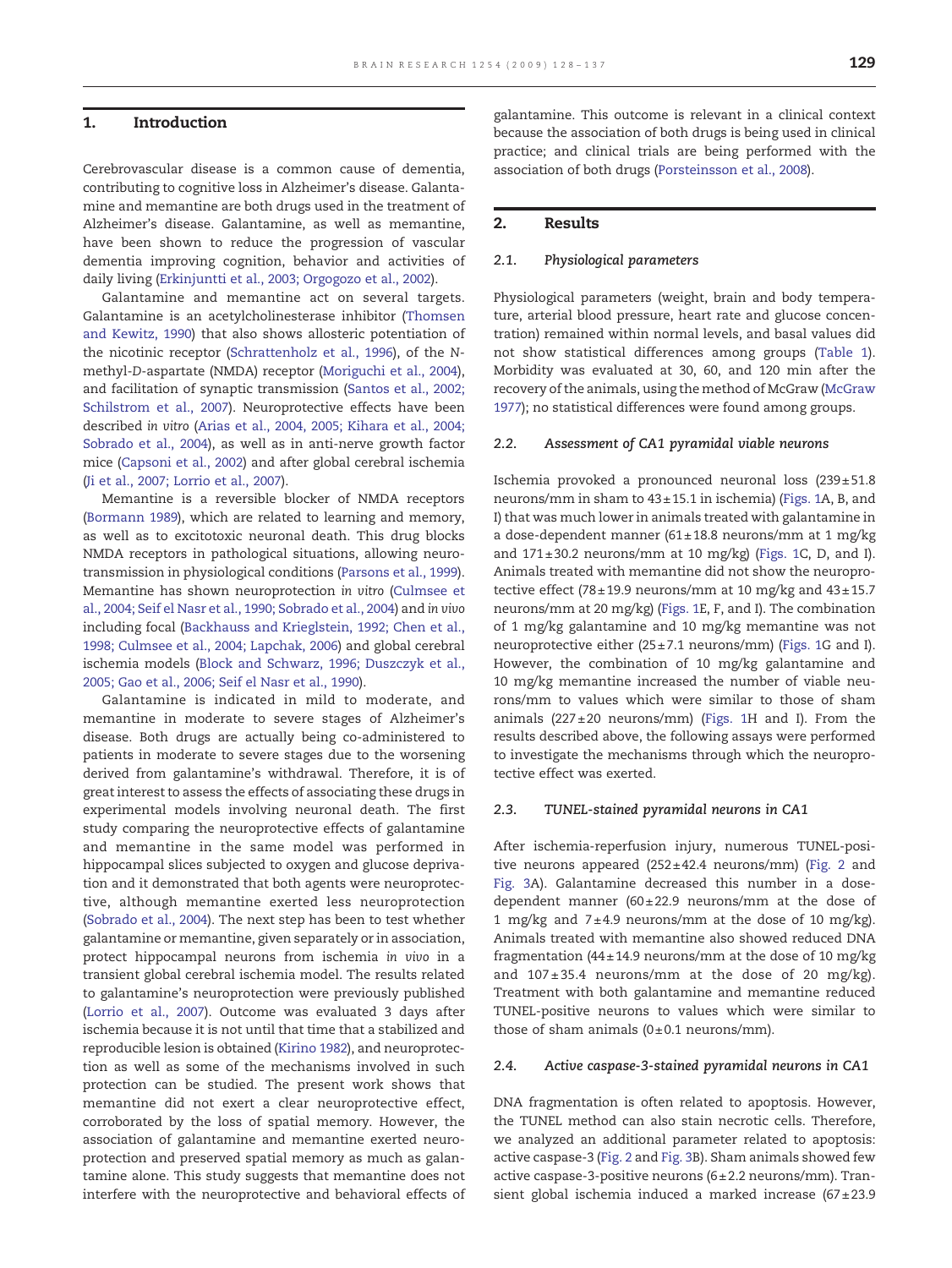<span id="page-2-0"></span>

| Table 1 - The drugs did not induce changes in physiological variable data                                                                  |                      |                  |                  |                  |
|--------------------------------------------------------------------------------------------------------------------------------------------|----------------------|------------------|------------------|------------------|
| Parameters                                                                                                                                 | Groups               | <b>Basal</b>     | Occlusion        | Reperfusion      |
| Mean arterial blood pressure (mm Hg)                                                                                                       | Sham                 | $74.1 \pm 2.9$   | $72.1 \pm 2.7$   | $70.0 \pm 2.8$   |
|                                                                                                                                            | Ischemia             | $78.0 \pm 2.6$   | $111.0 \pm 3.9$  | $75.4 \pm 2.8$   |
|                                                                                                                                            | Galantamine 1 mg/kg  | $73.4 \pm 5.3$   | $99.1 \pm 3.6$   | $72.8 \pm 2.1$   |
|                                                                                                                                            | Galantamine 10 mg/kg | $74.9 \pm 1.6$   | $99.4 \pm 2.1$   | $71.0 \pm 2.4$   |
|                                                                                                                                            | Memantine 10 mg/kg   | $73.4 \pm 3.9$   | $99.0 \pm 5.3$   | $71.9 \pm 1.8$   |
|                                                                                                                                            | Memantine 20 mg/kg   | $75.1 \pm 3.2$   | $101.9 \pm 4.1$  | $69.1 \pm 3.6$   |
|                                                                                                                                            | $Gal 1+Mem 10$       | $73.4 \pm 1.8$   | $105.0 \pm 1.7$  | $74.4 \pm 3.3$   |
|                                                                                                                                            | $Gal$ 10+Mem 10      | $70.1 \pm 4.1$   | $102.9 \pm 4.5$  | $64.3 \pm 3.0$   |
| Heart rate (bpm)                                                                                                                           | Sham                 | $337.5 \pm 24.4$ | $315.0 \pm 12.0$ | $281.3 \pm 10.0$ |
|                                                                                                                                            | Ischemia             | $368.6 \pm 20.9$ | $360.0 \pm 18.5$ | $336.4 \pm 19.9$ |
|                                                                                                                                            | Galantamine 1 mg/kg  | $306.4 \pm 22.6$ | $335.6 \pm 22.8$ | $313.1 \pm 15.6$ |
|                                                                                                                                            | Galantamine 10 mg/kg | $303.8 \pm 10.0$ | $361.9 \pm 24.8$ | $291.4 \pm 16.7$ |
|                                                                                                                                            | Memantine 10 mg/kg   | $300.0 \pm 16.0$ | $302.1 \pm 25.0$ | $317.1 \pm 21.3$ |
|                                                                                                                                            | Memantine 20 mg/kg   | $301.9 \pm 24.3$ | $288.8 \pm 16.2$ | $296.3 \pm 10.5$ |
|                                                                                                                                            | $Gal 1+Mem 10$       | $298.1 \pm 10.4$ | $307.5 \pm 13.6$ | $320.6 \pm 19.6$ |
|                                                                                                                                            | Gal $10+$ Mem 10     | $266.3 \pm 16.6$ | $267.0 \pm 27.8$ | $240.0 \pm 10.1$ |
| Arterial blood glucose (mg/dl)                                                                                                             | Sham                 | $99.9 \pm 7.0$   | $103.0 \pm 5.1$  | $104.4 \pm 5.5$  |
|                                                                                                                                            | Ischemia             | $79.9 \pm 4.4$   | $110.5 \pm 8.4$  | $107.4 \pm 5.5$  |
|                                                                                                                                            | Galantamine 1 mg/kg  | $108.4 \pm 6.6$  | $124.3 \pm 9.4$  | $110.0 \pm 7.8$  |
|                                                                                                                                            | Galantamine 10 mg/kg | $114.0 \pm 9.4$  | $126.4 \pm 7.1$  | $122.7 \pm 8.2$  |
|                                                                                                                                            | Memantine 10 mg/kg   | $86.3 \pm 4.4$   | $110.1 \pm 5.5$  | $91.0 \pm 3.2$   |
|                                                                                                                                            | Memantine 20 mg/kg   | $92.0 \pm 1.9$   | $112.9 \pm 4.0$  | $98.0 \pm 5.6$   |
|                                                                                                                                            | $Gal 1+Mem 10$       | $82.1 \pm 8.5$   | $107.6 \pm 7.9$  | $107.1 \pm 7.9$  |
| There were no significant differences in the physiological variables in the drug treated groups compared with the vehicle treated ischemic | Gal $10+$ Mem 10     | $105.0 \pm 9.8$  | $114.0 \pm 9.3$  | $109.5 \pm 7.7$  |

There is no significant differences in the and presence derived groups comp group.

neurons/mm). Galantamine treatment reduced active caspase-3-positive neurons in a dose-dependent manner (16± 4.8 neurons/mm at 1 mg/kg and 14± 3.7 neurons/mm at 10 mg/ kg). Animals treated with memantine also showed reduced number of active caspase-3-positive neurons (26 $\pm$ 6.9 neurons/mm at 10 mg/kg and  $25 \pm 7.7$  neurons/mm at 20 mg/kg). Treatment with both galantamine and memantine reduced the number of active caspase-3-positive neurons to values which were similar to those of sham animals  $(13 \pm 3.4)$ neurons/mm).

# 2.5. SOD-2-stained pyramidal neurons in CA1

After ischemia, the inducible antioxidant enzyme SOD-2 markedly increased over sham animals (95± 28.6 neurons/ mm); this enzyme was markedly reduced in galantamine treated groups (5±2.5 neurons/mm at 1 mg/kg and  $1\pm0.6$ neurons/mm at 10 mg/kg). Animals treated with memantine also showed reduced number of SOD-2-positive neurons  $(8±3.7$  neurons/mm at 10 mg/kg and  $19±6.0$  neurons/mm at 20 mg/kg). Once more, treatment with both galantamine and memantine significantly reduced the number of SOD-2 positive neurons  $(3 \pm 1.4 \text{ neurons/mm})$  ([Fig. 2](#page-4-0) and [Fig. 3](#page-5-0)C).

#### 2.6. Spatial memory: object placement test

We thought it was of interest to correlate the histological findings of neuroprotection with a functional test; in this case, we used a spatial memory test that depends upon hippocampal functionality, i.e., the object placement test [\(Ennaceur et](#page-8-0) [al., 1997\)](#page-8-0). We performed these experiments following the protocol shown in [Fig. 4A](#page-6-0).

Clear differences in the performance of animals were observed. Sham animals discriminated between the old and new location, whereas animals subjected to ischemia did not ([Fig. 4](#page-6-0)B). Animals treated with galantamine preserved their ability to discriminate old and new location, but this ability was impaired in animals treated with memantine. The failure of this drug to preserve spatial memory ability corroborates its lack of neuroprotective effect. Treatment with the low dose of galantamine (1 mg/kg) plus memantine did not prevent spatial memory loss, but the high dose of galantamine (10 mg/kg) plus memantine (10 mg/kg) significantly preserved spatial memory.

# 3. Discussion

The results of the present study show that the association of galantamine and memantine exerted neuroprotection and preserved spatial memory, as much as galantamine alone, in a model of transient global cerebral ischemia in the gerbil, and that memantine did not interfere with the neuroprotective and behavioral effects of galantamine.

Most studies with galantamine report neuroprotective and cognition enhancing effects in several experimental conditions, and specifically against cerebral ischemia [\(Iliev et](#page-8-0) [al., 2000; Ji et al., 2007; Lorrio et al., 2007\)](#page-8-0), although lack of neuroprotection has been once reported ([Zhao et al., 2005\)](#page-9-0). This discrepancy may be attributed either to the different experimental models used or to the different administration profiles. Galantamine is believed to exert neuroprotection mainly by inhibiting apoptosis [\(Arias et al., 2004; Lorrio et al.,](#page-7-0) [2007\)](#page-7-0) and oxidative damage [\(Ezoulin et al., 2008; Traykova et](#page-8-0) [al., 2003](#page-8-0)).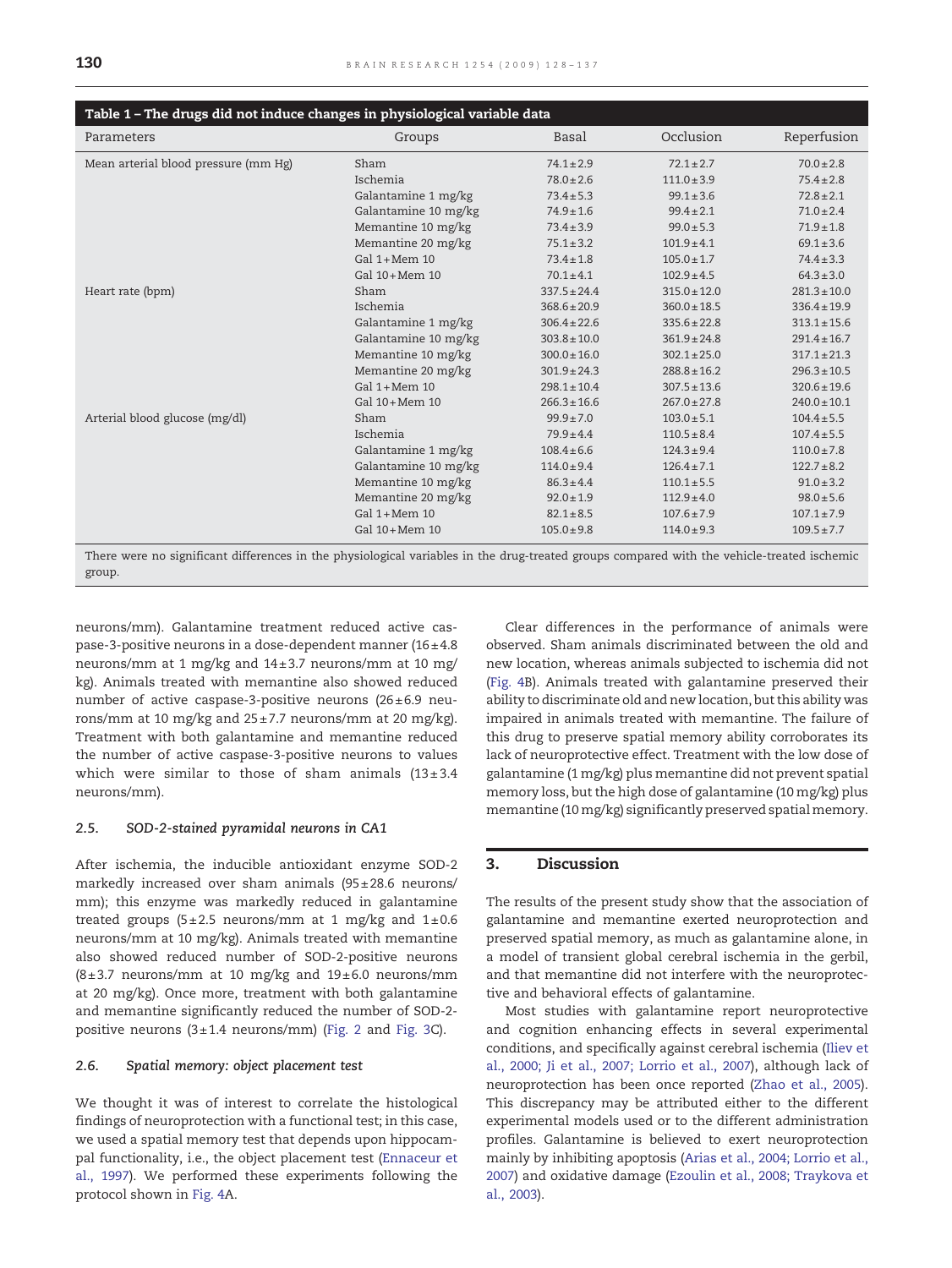<span id="page-3-0"></span>

Fig. 1 – Galantamine alone and combined with memantine increased the number of viable pyramidal neurons in CA1 after transient global ischemia. Photomicrographs of CA1 pyramidal layer stained with hematoxylin-eosin of the experimental groups: sham (A), ischemia (B), 1 mg/kg galantamine (C), 10 mg/kg galantamine (D), 10 mg/kg memantine (E), 20 mg/kg memantine (F), 1 mg/kg galantamine plus 10 mg/kg memantine (G), and 10 mg/kg galantamine plus 10 mg/kg memantine (H). Scale bar,  $40 \mu$ m. I, histogram representing the data for each treatment group. Statistical differences were determined with Kruskal-Wallis and ANOVA tests followed by Bonferroni post hoc. \*\*\*, p<0.001 compared with sham;  $\#$   $p$  < 0.01;  $\#$   $\#$   $p$  < 0.001 compared with ischemia.

The neuroprotective effects of memantine are more controversial. Thus, on one hand it has been shown to be neuroprotective and to enhance cognition in different experimental models including focal cerebral ischemia ([Backhauss](#page-7-0) [and Krieglstein, 1992; Chen et al., 1998; Culmsee et al., 2004;](#page-7-0) [Lapchak, 2006\)](#page-7-0) and global cerebral ischemia [\(Block and](#page-7-0) [Schwarz, 1996; Duszczyk et al., 2005; Gao et al., 2006; Seif el](#page-7-0) [Nasr et al., 1990](#page-7-0)). On the other hand, lack of neuroprotection has also been reported [\(Back et al., 2007; Danilczuk et al., 2005;](#page-7-0) [Rimpilainen et al., 2001\)](#page-7-0). The global ischemia studies reporting neuroprotection were performed in rats. Plasma levels of memantine in the therapeutic range can be achieved in rats either by acute i.p. injection of 2.5–5 mg/kg, or after infusion of 10 to 30 mg/kg/day using osmotic pumps [\(Hesselink et al., 1999;](#page-8-0) [Misztal et al., 1996\)](#page-8-0). In gerbils, neuroprotection has been reported after 30 mg/kg/day infusion of memantine, so the gerbil brain must have been exposed to effective drug concentrations. This points to a similar therapeutic range of concentrations achieved both in rats and gerbils after administration of equal doses of memantine. we have used a protocol extensively described in the literature to exert neuroprotection in brain ischemia, that is, single i.p. injections of 10 and 20 mg/ kg 1 h before, some minutes before or some minutes after ischemia [\(Backhauss and Krieglstein, 1992; Block and Schwarz,](#page-7-0) [1996; Culmsee et al., 2004; Dogan et al., 1999; Gao et al., 2006;](#page-7-0) [Gorgulu et al., 2000; Seif el Nasr et al., 1990; Stieg et al., 1999\)](#page-7-0). It is possible that lower doses (2.5–5 mg/kg) may be more appropriate to obtain plasma levels in the therapeutic range (0.4–1 μM) 15 to 30 min after i.p. administration [\(Danysz et al.,](#page-8-0) [1994; Wenk et al., 2006](#page-8-0)). However, we decided to stick to the literature on memantine's neuroprotective action in brain ischemia in order to try to reproduce in our experimental model the positive results found in earlier works. In this case, the most frequently reported doses are 10 and 20 mg/kg i.p.

An acute dosing regime has been the choice in previous literature. Our reason to follow this procedure is the fact that the target of memantine is the NMDA receptor. Since extracellular glutamate levels increased by global ischemia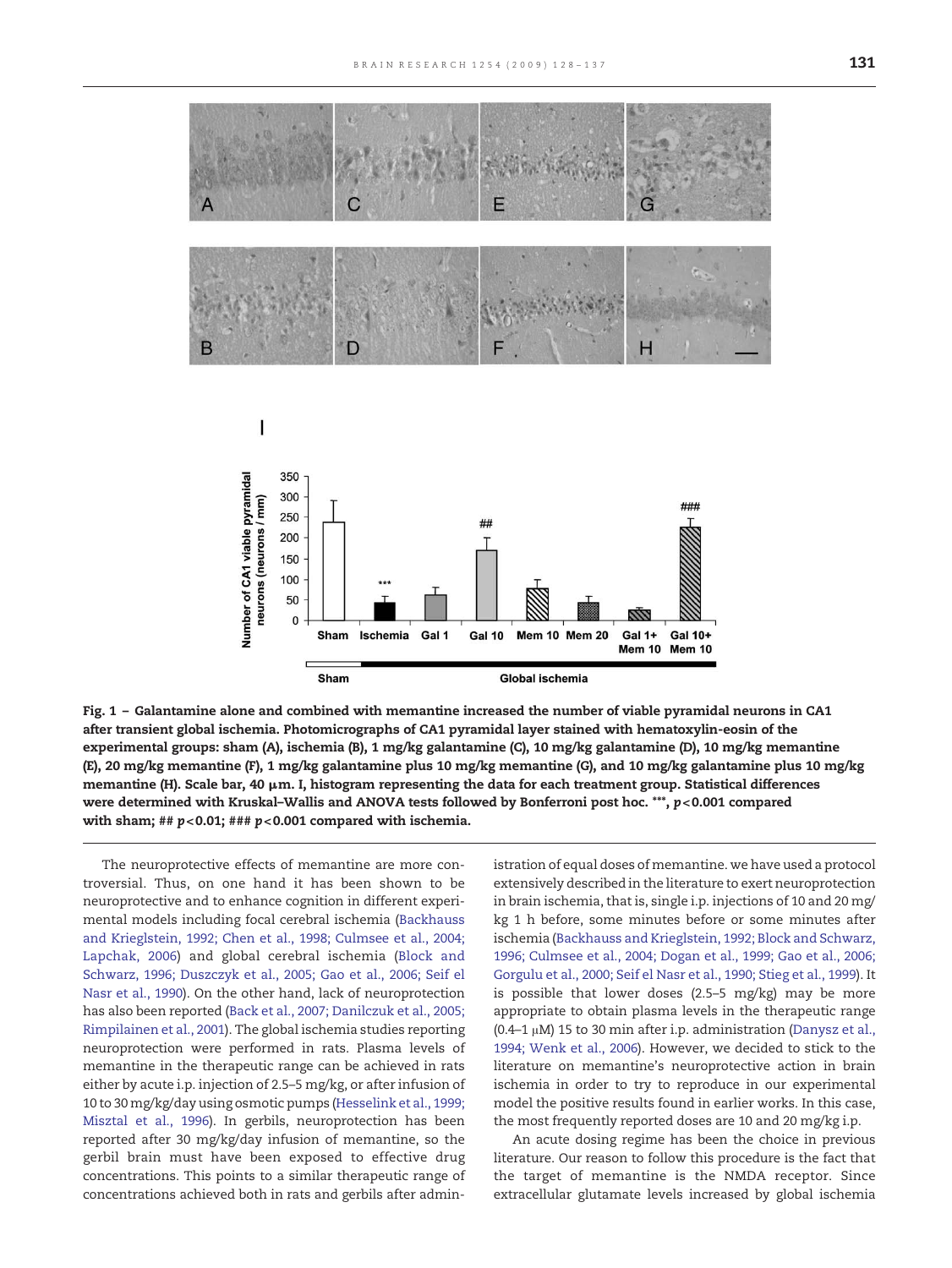<span id="page-4-0"></span>

Fig. 2 – Galantamine alone and its combination with memantine reduced DNA fragmentation, active caspase-3 and SOD-2. Photomicrographs of CA1 pyramidal neurons stained with diaminobenzidine (brown) to detect TUNEL, active caspase-3, and SOD-2 in sections corresponding to sham, ischemia, 10 mg/kg galantamine, 10 mg/kg memantine, and 10 mg/kg galantamine plus 10 mg/kg memantine treated animals. Sections are counterstained with methyl green (TUNEL) or hematoxylin (active caspase-3 and SOD-2). Scale bars, 40 μm.

return to basal levels 20 min after the insult in rats and cats ([Dohmen et al., 2005; Nakayama et al., 2002](#page-8-0)), and 40 min after the insult in gerbils [\(Yu and Cai, 2003](#page-9-0)), we can therefore presume that the effective time window of memantine would be precisely this 40 min of elevated glutamate levels. Taking these arguments into account, we administered memantine 30 min prior to the insult so that it had time to reach its target ([Danysz et al., 1994; Wenk et al., 2006](#page-8-0)) and it was present while glutamate-induced excitotoxicity was taking place. Based on these grounds, we think that giving memantine chronically would not have provided further neuroprotection.

In the case of galantamine, we decided to use a chronic dosing regime because the drug has a multimodal mechanism of action, i.e. acetylcholinesterase inhibition, nicotinic receptor activity potentiation, facilitation of synaptic transmission, antiapoptotic protein Bcl-2 induction, and free radical scavenging. These actions are most probably interfering in various steps of the damaging processes, occurring at different time lapses from the ischemic insult and until sacrifice. Therefore, a chronic dosing regime was chosen for the different actions of galantamine to be present along the experiment to avoid the ischemic cascade and the delayed cell death of CA1 neurons. We decided to use a pre-treatment protocol because it had been previously described by our group that pretreatment with the drug prevented neuronal death in vitro and induced the expression of the antiapoptotic protein Bcl-2 ([Arias et al., 2004\)](#page-7-0).

In rats, 1 h after oral administration of 10 mg/kg galantamine, plasma concentration reaches 1.49 μM, and 8 h after, the concentration is in the therapeutic range, 0.34 μM [\(Bores et al.,](#page-7-0) [1996\)](#page-7-0). We designed a protocol with subcutaneous administration every 12 h in order to obtain moderate and sustained plasma levels of the drug. A suboptimal dose of galantamine (1 mg/kg) was included to allow the possible observation of synergic neuroprotection when combined with memantine.

Neuronal death following focal cerebral ischemia models begins in the early reperfusion period. In contrast, cell death after transient global cerebral ischemia is delayed 48 h in hippocampal CA1 pyramidal neurons ([Kirino 1982](#page-8-0)). This difference could be responsible for the neuroprotection observed with memantine in focal brain ischemia models and the lack of neuroprotection we are describing here in a global cerebral ischemia model. In fact, it has been reported that slowly progressing neuronal death is enhanced by memantine and other NMDA antagonists, whereas rapidly progressing neuronal death is decreased by them [\(Ikonomidou](#page-8-0) [et al., 2000](#page-8-0)). The mechanisms that cause this discrepancy are not fully understood. Low-intensity stimulation of NMDA receptors increases intracellular  $Ca^{2+}$  concentration and protects cells from caspase-mediated death ([Yano et al., 1998\)](#page-9-0). Thus, decrease of intracellular  $Ca^{2+}$  concentration caused by blockade of  $Ca<sup>2+</sup>$ -permeable NMDA channels may be a mechanism contributing to the lack of neuroprotection in slowly progressing neuronal death by NMDA antagonists. However, our results show that memantine reduced DNA fragmentation and caspase-3 cleavage, indicators of apoptotic cell death, as well as SOD-2, an enzyme related to oxidative damage which is induced by ischemia. Therefore, a hypothetical inhibition of low protecting intracellular  $Ca^{2+}$  concentration by memantine would not explain the lack of neuroprotection we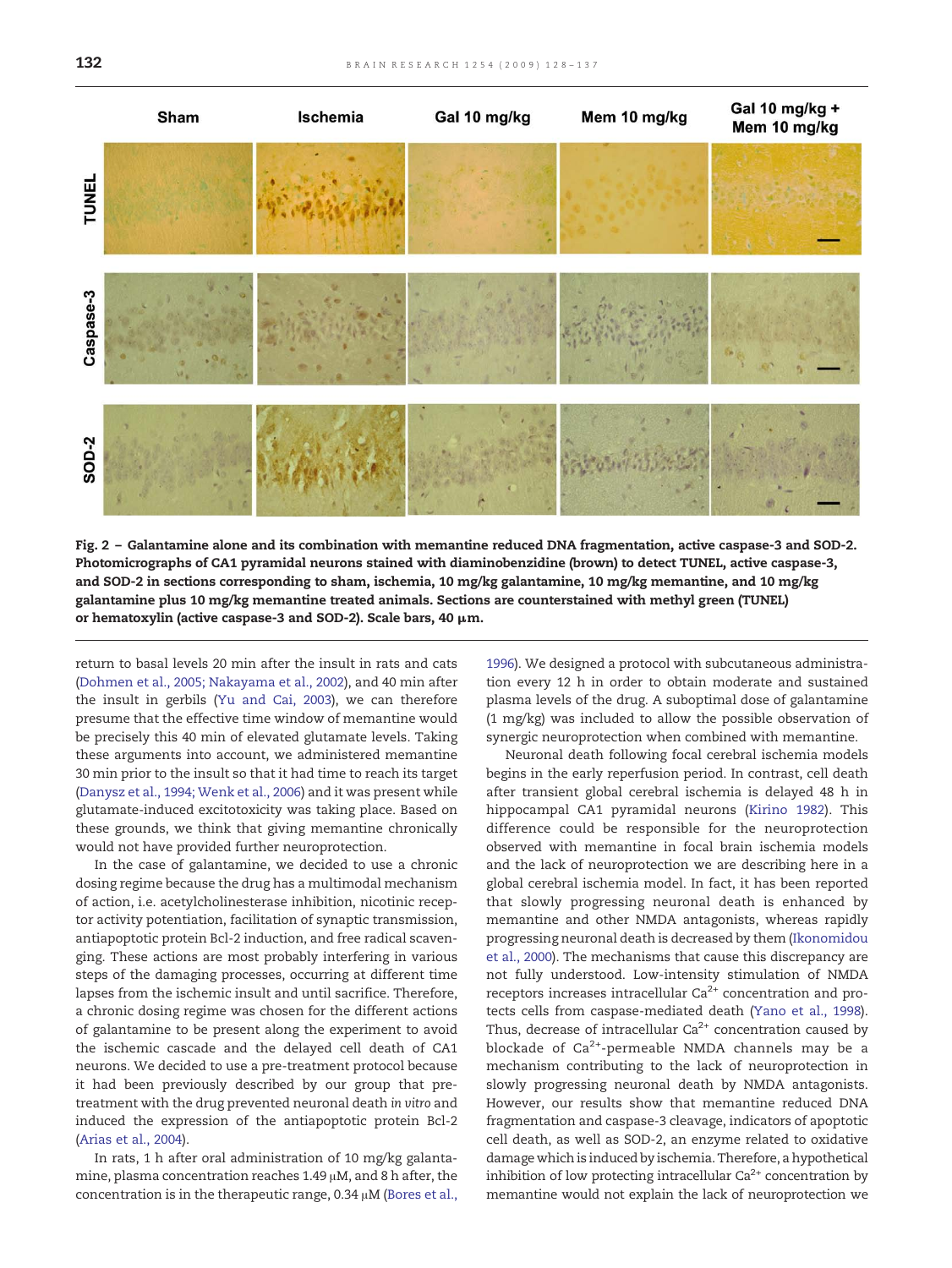<span id="page-5-0"></span>

**Global ischemia** 

Fig. 3 – Galantamine, memantine and the combination of both, reduced the number of TUNEL-active caspase-3-, and SOD-2-positive pyramidal neurons in CA1. (A) histogram representing the TUNEL data for each treatment group. (B) histogram representing the active caspase-3 data for each treatment group. (C) histogram representing the SOD-2 data for each treatment group. Statistical differences were determined with Kruskal–Wallis and ANOVA tests followed by Bonferroni post hoc. \*\*\*, p< 0.001 compared with sham; ##,  $p$ <0.01; ###,  $p$ <0.001 compared with ischemia.

have observed. Rather than this, we think that the beneficial actions exerted by memantine were insufficient to reach neuroprotection in our experimental conditions; however, they may be part of the mechanisms contributing to the neuroprotection observed by others.

The use of combined galantamine and memantine was encouraged by in vitro experiments ([Zhao et al., 2006](#page-9-0)). However, no studies report the effects of the association of both drugs on neuroprotection. Comparison of the neuroprotective effects of galantamine and memantine were first evaluated in the same experimental model in our laboratory [\(Sobrado et al., 2004](#page-8-0)); surprisingly, it was reported that memantine was less potent than galantamine. Likewise, it has been published that the combination of galantamine and memantine did not improve learning over galantamine alone in older rabbits with delayed eyeblink classical conditioning, although neuroprotection was not evaluated ([Woodruff-Pak et](#page-9-0) [al., 2007](#page-9-0)). Furthermore, it has been recently reported that memantine did not show an advantage over placebo in Alzheimer's disease patients on stable cholinesterase inhibitor treatment [\(Porsteinsson et al., 2008](#page-8-0)). These results are in line with the ones we are describing in the present paper: memantine was less potent than galantamine, and the beneficial effects of the association of both drugs could probably be attributed to those of galantamine. It is worth noting that the co-administration of galantamine with memantine did not interfere with the neuroprotective or the behavioral beneficial effects of galantamine. Certainly, this is of great interest because the two drugs are being coadministered to patients in clinical practice.

In conclusion, this study shows that the association of galantamine plus memantine prevented neuronal death and preserved spatial memory that was impaired after transient global cerebral ischemia. This proves that memantine does not interfere with the neuroprotective and behavioral effects of galantamine.

#### 4. Experimental procedures

#### 4.1. Induction of global ischemia

One hundred and thirty-four adult male Mongolian gerbils (Meriones unguiculatus; weight, 60–80 g) were used. The experimental procedures were performed following the rules of our medical school's ethical committee for the care and use of animals in research, in accordance with the European Communities Council Directive of 24 November 1986 (86/609/ EEC) and with the Spanish Real Decreto of 10 October 2005 (RD 1201/2005). All efforts were made to minimize animal suffering and to reduce the number of animals used. Gerbils were housed individually under controlled temperature and lighting conditions with food and water provided ad libitum.

To induce ischemia, animals were anesthetized with 1.5% halothane in oxygen under spontaneous respiration. Brain and body temperature were maintained at  $37 \pm 0.5$  °C using a temporalis muscle probe and a servo-controlled rectal probe heating pad (Cibertec, Madrid, Spain). A catheter was inserted into the right femoral artery to continuously monitor arterial blood pressure, heart rate and glucose concentration. Measurements (Schiller CM-8, Baar, Switzerland) were performed before, during and after occlusion. A midline neck incision was made, and the common carotid arteries (CCAs) were carefully isolated and transiently occluded for 5 min using silk sutures. Blood flow during the occlusion and reperfusion was confirmed visually under a surgical microscope (Wild-M650; Leica, Wetzlar, Germany), and the incision was closed.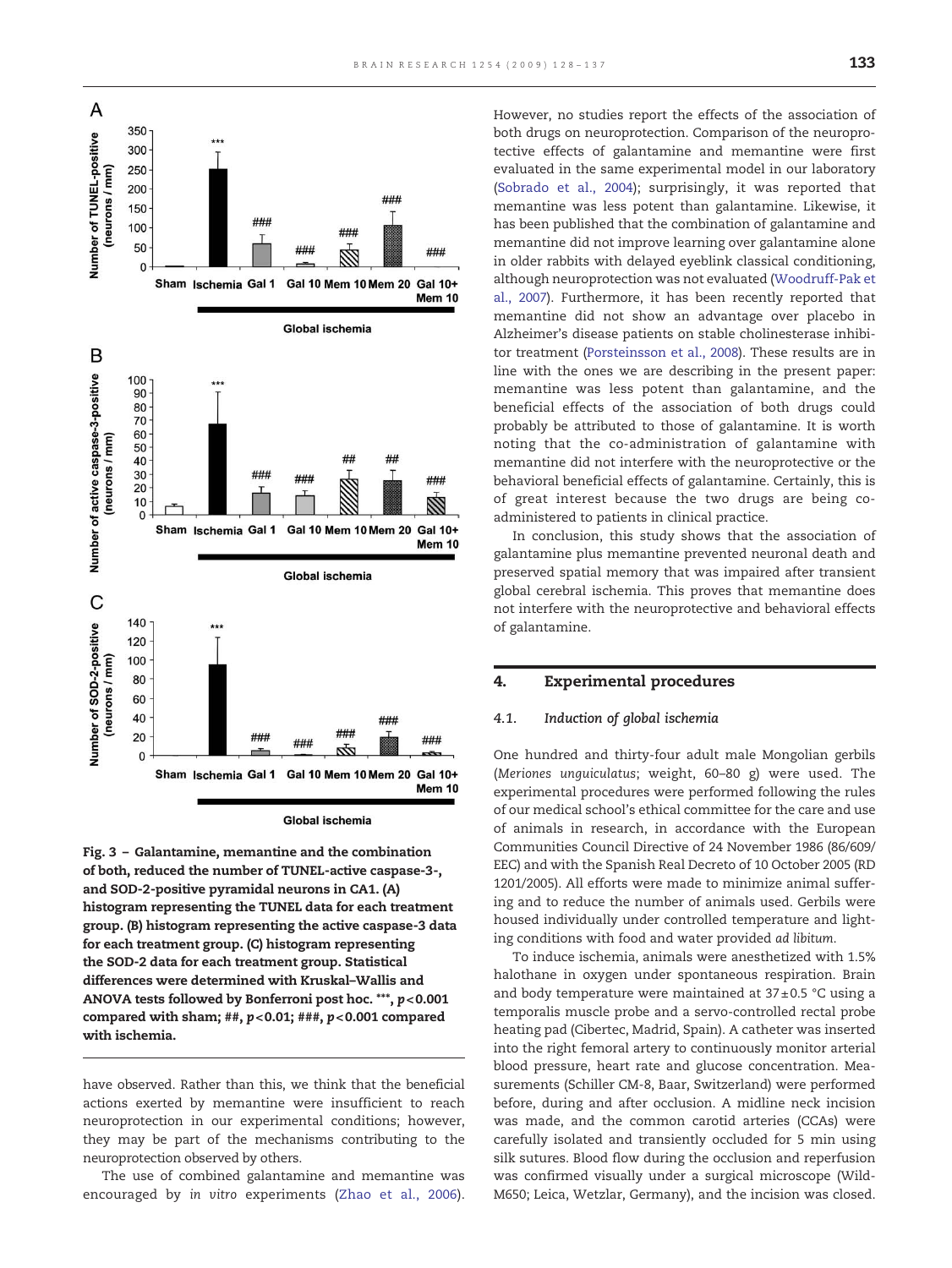<span id="page-6-0"></span>

Fig. 4 – Spatial memory recovery after treatment with galantamine, but not with memantine. (A) schematic representation showing the protocol used in the object placement test. (B) histogram representing the memory discrimination index. Statistical differences were determined with Kruskal-Wallis and ANOVA tests followed by Bonferroni post hoc. \*\*\*, p<0.001 compared with sham; ##  $p$  < 0.01; ###  $p$  < 0.001 compared with ischemia.

The sham operation group was treated in the same way, but without CCA occlusion. It is not until 3 days after reperfusion that a stabilized and reproducible lesion is obtained ([Kirino](#page-8-0) [1982](#page-8-0)), and neuroprotection as well as some of the mechanisms involved in such protection can be studied. Therefore, gerbils were sacrificed 3 days after ischemia by perfusion with saline solution and then fixed with freshly prepared 4% paraformaldehyde in 0.1 M phosphate buffer, pH 7.4. The brains were embedded in paraffin before sectioning on a rotary microtome (Shandon AS-325-Retraction, Thermo Electron Corporation, Waltham, MA) in 5  $\mu$ m coronal sections that included the dorsal hippocampus. Sections were stained with hematoxylin-eosin or used for immunohistochemistry, and the pyramidal neurons in CA1 were examined because they are the most vulnerable to ischemia-reperfusion injury ([Kirino 1982\)](#page-8-0).

#### 4.2. Drug administration protocol

Gerbils were randomly divided into eight groups ( $n = 8$ ): the sham operation group (sham), the ischemia placebo-treated group (ischemia), the ischemia 1 mg/kg galantamine group (galantamine 1), the ischemia 10 mg/kg galantamine group (galantamine 10), the ischemia 10 mg/kg memantine group (memantine 10), the ischemia 20 mg/kg memantine group (memantine 20), the ischemia 1 mg/kg galantamine plus 10 mg/kg memantine group (galantamine 1 plus memantine 10), and the ischemia 10 mg/kg galantamine plus 10 mg/kg memantine group (galantamine 10 plus memantine 10). Galantamine (Tocris Cookson Inc., Bristol, UK; or kindly provided by Johnson & Johnson, New Brunswick, NJ) was given s.c. twice a day, starting the day before ischemia and ending the day before sacrifice. Memantine (Sigma-Aldrich, St. Louis, MO) was administered by i.p. injection 30 min before the onset of ischemia. Doses were chosen according to previous literature [\(Block and Schwarz,](#page-7-0) [1996; Ji et al., 2007; Lorrio et al., 2007; Seif el Nasr et al., 1990\)](#page-7-0) and administration protocols were adapted to the different mechanisms of action of the drugs. A vehicle (0.9% NaCl saline solution) was substituted for the drugs when necessary.

#### 4.3. Evaluation of hippocampal damage

Hippocampal damage was determined by counting the number of viable neurons in the stratum pyramidale within the dorsal CA1 subfield at a magnification of 1000× (Zeiss Axioplan; Carl Zeiss GmbH, Jena, Germany) in the hematoxylin-eosin-stained sections. Only neurons with visibly normal nuclei were counted. The number of viable CA1 pyramidal neurons/1 mm length (Image-Pro Plus analyzer; Media Cybernetics, Inc., Silver Spring, MD) was calculated for both hemispheres, and the mean of two sections was calculated for each animal. In some cases, asymmetrical injury between the left and right hippocampi was found; these animals were excluded from the study. A researcher who was blinded as to the treatments received by the animals assessed histological sections.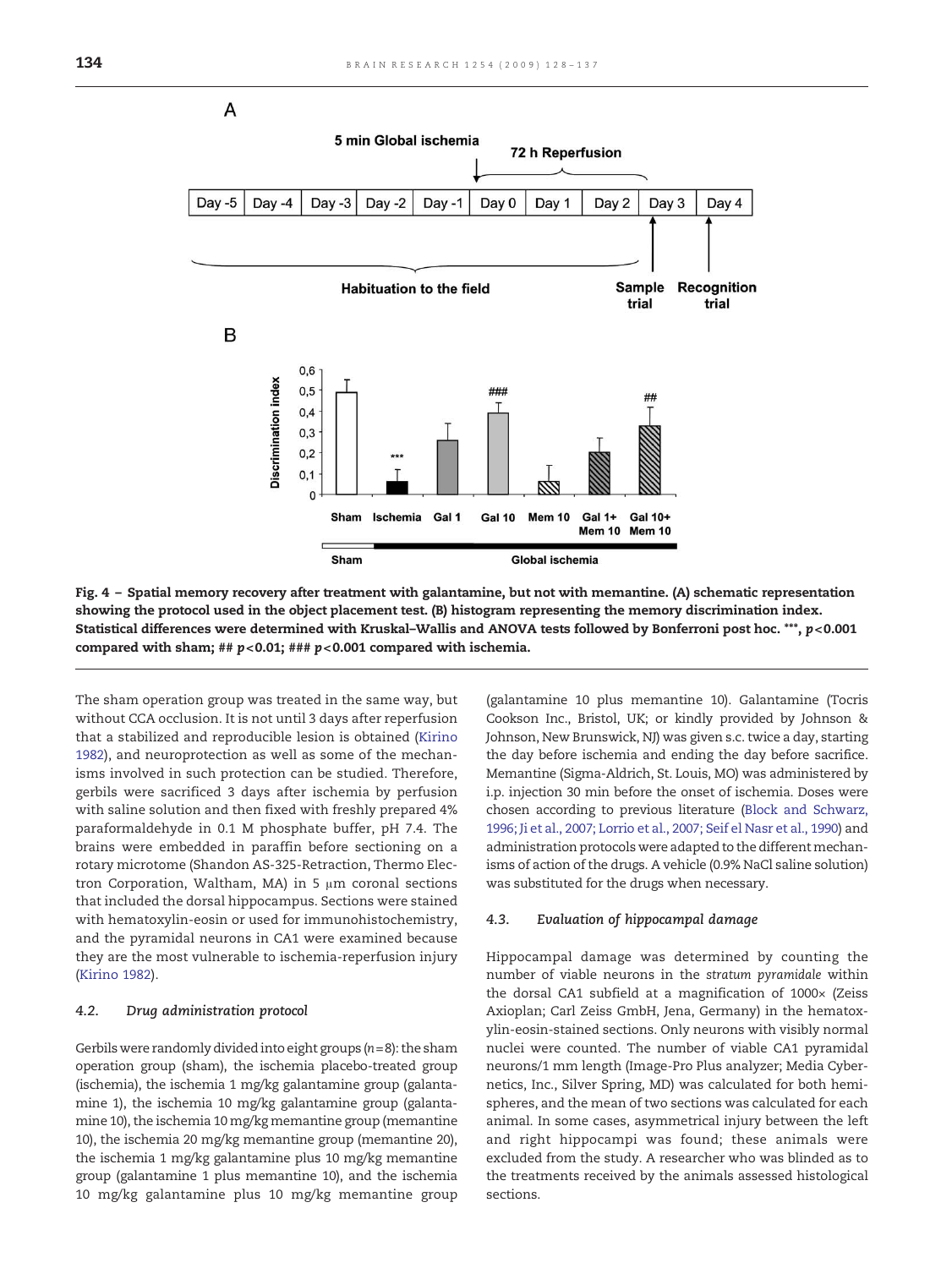### <span id="page-7-0"></span>4.4. TUNEL staining and analysis

The detection of DNA fragmentation was assessed with a nick end-labeling assay kit [TdT-FragEL DNA fragmentation detection kit (TUNEL); Calbiochem, San Diego, CA], following the manufacturer's indications. Coronal sections stained with the TUNEL method were also counterstained with methyl green. TUNEL-positive neurons/1 mm length at dorsal CA1 stratum pyramidale of both hemispheres were counted at 1000×.

# 4.5. Immunohistochemistry and analysis of active caspase-3 and SOD-2

After deparaffination and rehydration, sections were immersed in 0.01 M citrate buffer, pH 6.0, and boiled for 20 min. Sections were then blocked with 1.5% bovine serum albumin and incubated overnight with the primary antibodies [anti-active caspase-3 (1:10; Alexis Corporation, Läufelfingen, Switzerland) and anti-Mn superoxide dismutase (1:100; StressGen Biotechnologies, San Diego, CA)]. Sections were immersed in 3%  $H_2O_2$  in methanol and incubated with a secondary-biotinylated universal antibody (1:200) followed by streptavidin–peroxidase complex (Vectastain Universal Quick Kit; Vector Laboratories, Burlingame, CA) and 0.06% diaminobenzidine and 0.2%  $H_2O_2$ . Negative control sections were incubated without the primary antibodies. Sections were counterstained with hematoxylin. Positive neurons/1 mm length at dorsal CA1 stratum pyramidale in both hemispheres were counted at 1000×.

# 4.6. Object placement test

Object placement is a hippocampal-dependent spatial memory task. The current method of object placement was adapted for gerbils ([Lorrio et al., 2007](#page-8-0)) from methods used in rats [\(Ennaceur et al., 1997](#page-8-0)). Animals  $(n=10)$  were placed for 5 min on a field  $(40 \times 40 \times 40$  cm made up of gray polyvinyl chloride) for 5 days previous to the day of ischemia and for the 2 following days to reduce neophobic responses (see protocol in [Fig. 4](#page-6-0)A). On the 3rd day of reperfusion, subjects were placed on the field with two identical objects (cylindrical glass bottles, heavy enough to prevent gerbils from moving; height, 22 cm; diameter, 9 cm) and allowed to explore them for 30 s (T1, sample trial). Exploration of the objects was timed with stopwatches when subjects sniffed at, whisked at, or looked at the objects from no more than 2 cm away. On the 4th day of reperfusion, one object was moved to a new location. The time spent exploring the objects in new (novel) and old (familiar) locations (T2, recognition trial) was observed visually and timed with stopwatches for 3 min by an observer who was unaware of the treatments. All locations for the objects were counterbalanced among groups, and objects and field were washed with 0.1% acetic acid between trials to equate olfactory cues. The time measured as an exploration behavior was used to calculate a memory discrimination index (DI) as previously reported (Blalock et al., 2003): DI = (N−F)/(N+F), where N is the time spent exploring the new located object, and F is the time spent exploring the familiar located object. Higher DI is considered to reflect greater memory ability. The last administration of the drugs was performed at least 12 h

before sample trials, so differences in the discrimination index were not due to acute drug effects.

# 4.7. Statistical analysis

Results were expressed as mean± S.E.M. Statistical differences were determined with Kruskal–Wallis and ANOVA tests followed by Bonferroni post hoc. Statistical significance was set at  $p < 0.05$ .

# Acknowledgments

This work was supported in part by grants from the Spanish Ministry of Education and Science SAF2006-08540 (M.G.L.) and SAF2006-03589 (A.G.G.), Ministry of Health (Instituto de Salud Carlos III) RETICS-RD06/0026/0009 (A.G.G.), Comunidad Autónoma de Madrid SAL2006/0275, Agencia Laín Entralgo NDG07/9 (A.G.G.) and Fundación Teófilo Hernando.

#### REFERENCES

- Arias, E., Ales, E., Gabilan, N.H., Cano-Abad, M.F., Villarroya, M., Garcia, A.G., Lopez, M.G., 2004. Galantamine prevents apoptosis induced by beta-amyloid and thapsigargin: involvement of nicotinic acetylcholine receptors. Neuropharmacology 46 (1), 103–114.
- Arias, E., Gallego-Sandin, S., Villarroya, M., Garcia, A.G., Lopez, M.G., 2005. Unequal neuroprotection afforded by the acetylcholinesterase inhibitors galantamine, donepezil, and rivastigmine in SH-SY5Y neuroblastoma cells: role of nicotinic receptors. J. Pharmacol. Exp. Ther. 315 (3), 1346–1353.
- Back, T., Otto, D., Kittner, D., Schuler, O.G., Hennerici, M.G., Mennel, H.D., 2007. Failure to improve the effect of thrombolysis by memantine in a rat embolic stroke model. Neurol. Res. 29 (3), 264–269.
- Backhauss, C., Krieglstein, J., 1992. Extract of kava (Piper methysticum) and its methysticin constituents protect brain tissue against ischemic damage in rodents. Eur. J. Pharmacol. 215 (2–3), 265–269.
- Blalock, E.M., Chen, K.C., Sharrow, K., Herman, J.P., Porter, N.M., Foster, T.C., Landfield, P.W., 2003. Gene microarrays in hippocampal aging: statistical profiling identifies novel processes correlated with cognitive impairment. J. Neurosci. 23 (9), 3807–3819.
- Block, F., Schwarz, M., 1996. Memantine reduces functional and morphological consequences induced by global ischemia in rats. Neurosci. Lett. 208 (1), 41–44.
- Bores, G.M., Huger, F.P., Petko, W., Mutlib, A.E., Camacho, F., Rush, D.K., Selk, D.E., Wolf, V., Kosley Jr., R.W., Davis, L., Vargas, H.M., 1996. Pharmacological evaluation of novel Alzheimer's disease therapeutics: acetylcholinesterase inhibitors related to galanthamine. J. Pharmacol. Exp. Ther. 277 (2), 728–738.
- Bormann, J., 1989. Memantine is a potent blocker of N-methyl-D-aspartate (NMDA) receptor channels. Eur. J. Pharmacol. 166 (3), 591–592.
- Capsoni, S., Giannotta, S., Cattaneo, A., 2002. Nerve growth factor and galantamine ameliorate early signs of neurodegeneration in anti-nerve growth factor mice. Proc. Natl. Acad. Sci. U. S. A. 99 (19), 12432–12437.
- Chen, H.S., Wang, Y.F., Rayudu, P.V., Edgecomb, P., Neill, J.C., Segal, M.M., Lipton, S.A., Jensen, F.E., 1998. Neuroprotective concentrations of the N-methyl-D-aspartate open-channel blocker memantine are effective without cytoplasmic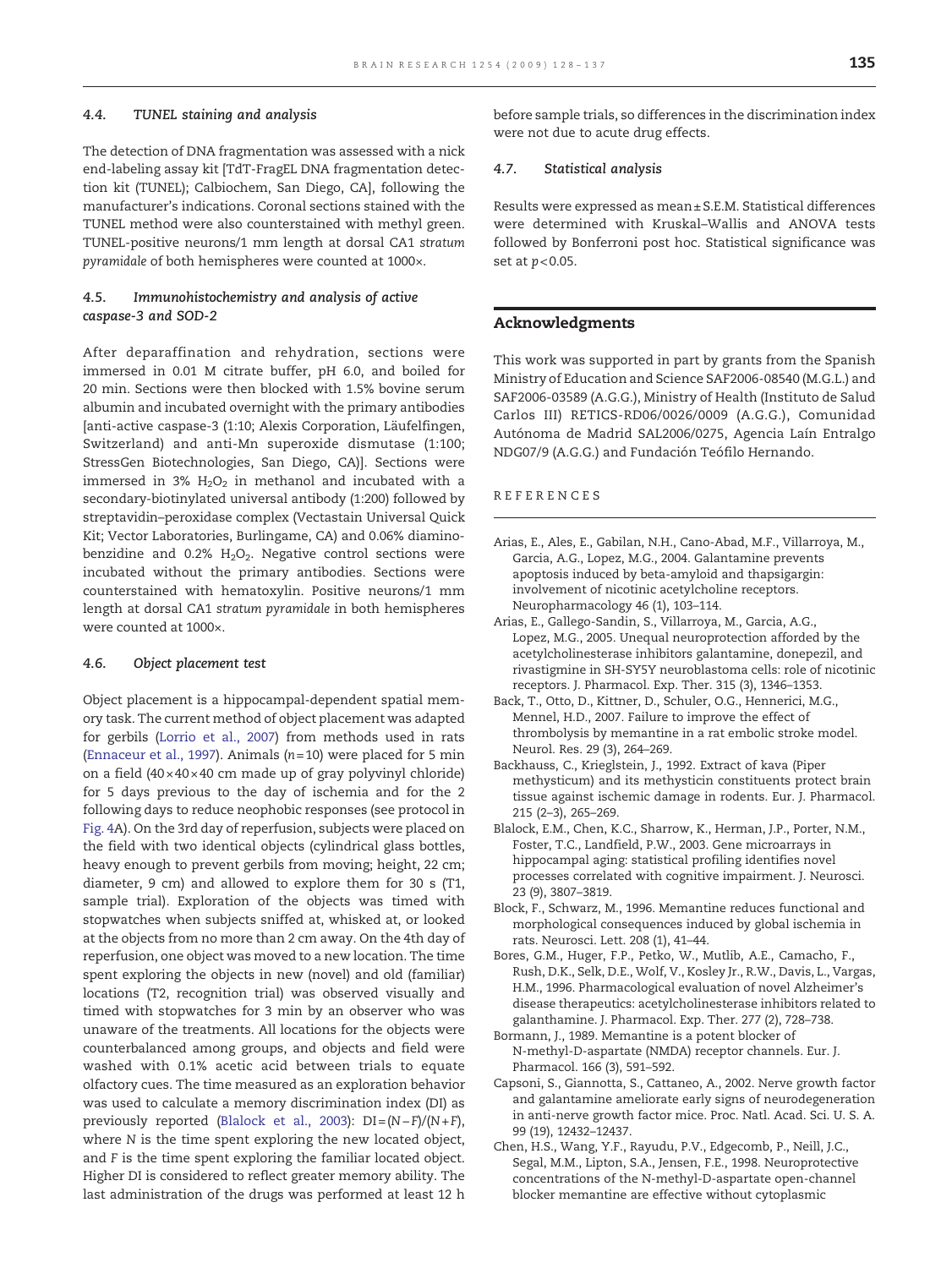<span id="page-8-0"></span>vacuolation following post-ischemic administration and do not block maze learning or long-term potentiation. Neuroscience 86 (4), 1121–1132.

- Culmsee, C., Junker, V., Kremers, W., Thal, S., Plesnila, N., Krieglstein, J., 2004. Combination therapy in ischemic stroke: synergistic neuroprotective effects of memantine and clenbuterol. Stroke 35 (5), 1197–1202.
- Danilczuk, Z., Ossowska, G., Lupina, T., Cieslik, K., Zebrowska-Lupina, I., 2005. Effect of NMDA receptor antagonists on behavioral impairment induced by chronic treatment with dexamethasone. Pharmacol. Rep. 57 (1), 47–54.
- Danysz, W., Gossel, M., Zajaczkowski, W., Dill, D., Quack, G., 1994. Are NMDA antagonistic properties relevant for anti-Parkinsonian-like activity in rats?—case of amantadine and memantine. J. Neural. Transm. Parkinson's Dis. Dement. Sect. 7 (3), 155–166.
- Dogan, A., Eras, M.A., Rao, V.L., Dempsey, R.J., 1999. Protective effects of memantine against ischemia-reperfusion injury in spontaneously hypertensive rats. Acta Neurochir. (Wien) 141 (10), 1107–1113.
- Dohmen, C., Kumura, E., Rosner, G., Heiss, W.D., Graf, R., 2005. Extracellular correlates of glutamate toxicity in short-term cerebral ischemia and reperfusion: a direct in vivo comparison between white and gray matter. Brain Res. 1037 (1–2), 43–51.
- Duszczyk, M., Gadamski, R., Ziembowicz, A., Danysz, W., Lazarewicz, J.W., 2005. NMDA receptor antagonism does not inhibit induction of ischemic tolerance in gerbil brain in vivo. Neurotox. Res. 7 (4), 283–292.
- Ennaceur, A., Neave, N., Aggleton, J.P., 1997. Spontaneous object recognition and object location memory in rats: the effects of lesions in the cingulate cortices, the medial prefrontal cortex, the cingulum bundle and the fornix. Exp. Brain Res. 113 (3), 509–519.
- Erkinjuntti, T., Kurz, A., Small, G.W., Bullock, R., Lilienfeld, S., Damaraju, C.V., 2003. An open-label extension trial of galantamine in patients with probable vascular dementia and mixed dementia. Clin. Ther. 25 (6), 1765–1782.
- Ezoulin, M.J., Ombetta, J.E., Dutertre-Catella, H., Warnet, J.M., Massicot, F., 2008. Antioxidative properties of galantamine on neuronal damage induced by hydrogen peroxide in SK-N-SH cells. Neurotoxicology 29 (2), 270–277.
- Gao, Y., Chen, H.J., Qian, L.H., Chen, G.Y., 2006. Long-term effects of memantine therapy on neonatal rats with hypoxic-ischemic brain damage. Zhongguo Dang Dai Er Ke Za Zhi 8 (1), 38–40.
- Gorgulu, A., Kins, T., Cobanoglu, S., Unal, F., Izgi, N.I., Yanik, B., Kucuk, M., 2000. Reduction of edema and infarction by Memantine and MK-801 after focal cerebral ischaemia and reperfusion in rat. Acta Neurochir. (Wien) 142 (11), 1287–1292.
- Hesselink, M.B., De Boer, B.G., Breimer, D.D., Danysz, W., 1999. Brain penetration and in vivo recovery of NMDA receptor antagonists amantadine and memantine: a quantitative microdialysis study. Pharm. Res. 16 (5), 637–642.
- Ikonomidou, C., Stefovska, V., Turski, L., 2000. Neuronal death enhanced by N-methyl-D-aspartate antagonists. Proc. Natl. Acad. Sci. U. S. A. 97 (23), 12885–12890.
- Iliev, A.I., Traykov, V.B., Mantchev, G.T., Stoykov, I., Prodanov, D., Yakimova, K.S., Krushkov, I.M., 2000. A post-ischaemic single administration of galantamine, a cholinesterase inhibitor, improves learning ability in rats. J. Pharm. Pharmacol. 52 (9), 1151–1156.
- Ji, X., Li, C., Lu, Y., Chen, Y., Guo, L., 2007. Post-ischemic continuous administration of galantamine attenuates cognitive deficits and hippocampal neurons loss after transient global ischemia in gerbils. Neurosci. Lett. 416 (1), 92–95.
- Kihara, T., Sawada, H., Nakamizo, T., Kanki, R., Yamashita, H., Maelicke, A., Shimohama, S., 2004. Galantamine modulates nicotinic receptor and blocks Abeta-enhanced glutamate toxicity. Biochem. Biophys. Res. Commun. 325 (3), 976–982.
- Kirino, T., 1982. Delayed neuronal death in the gerbil hippocampus following ischemia. Brain Res. 239 (1), 57–69.
- Lapchak, P.A., 2006. Memantine, an uncompetitive low affinity NMDA open-channel antagonist improves clinical rating scores in a multiple infarct embolic stroke model in rabbits. Brain Res. 1088 (1), 141–147.
- Lorrio, S., Sobrado, M., Arias, E., Roda, J.M., Garcia, A.G., Lopez, M.G., 2007. Galantamine post ischemia provides neuroprotection and memory recovery against transient global cerebral ischemia in gerbils. J. Pharmacol. Exp. Ther. 322 (2), 591–599.
- McGraw, C.P., 1977. Experimental cerebral infarction effects of pentobarbital in Mongolian gerbils. Arch. Neurol. 34 (6), 334–336.
- Misztal, M., Frankiewicz, T., Parsons, C.G., Danysz, W., 1996. Learning deficits induced by chronic intraventricular infusion of quinolinic acid-protection by MK-801 and memantine. Eur. J. Pharmacol. 296 (1), 1–8.
- Moriguchi, S., Marszalec, W., Zhao, X., Yeh, J.Z., Narahashi, T., 2004. Mechanism of action of galantamine on N-methyl-D-aspartate receptors in rat cortical neurons. J. Pharmacol. Exp. Ther. 310 (3), 933–942.
- Nakayama, R., Yano, T., Ushijima, K., Abe, E., Terasaki, H., 2002. Effects of dantrolene on extracellular glutamate concentration and neuronal death in the rat hippocampal CA1 region subjected to transient ischemia. Anesthesiology 96 (3), 705–710.
- Orgogozo, J.M., Rigaud, A.S., Stoffler, A., Mobius, H.J., Forette, F., 2002. Efficacy and safety of memantine in patients with mild to moderate vascular dementia: a randomized, placebo-controlled trial (MMM 300). Stroke 33 (7), 1834–1839.
- Parsons, C.G., Danysz, W., Quack, G., 1999. Memantine is a clinically well tolerated N-methyl-D-aspartate (NMDA) receptor antagonist—a review of preclinical data. Neuropharmacology 38 (6), 735–767.
- Porsteinsson, A.P., Grossberg, G.T., Mintzer, J., Olin, J.T., 2008. Memantine treatment in patients with mild to moderate Alzheimer's disease already receiving a cholinesterase inhibitor: a randomized, double-blind, placebo-controlled trial. Curr. Alzheimer Res. 5 (1), 83–89.
- Rimpilainen, J., Pokela, M., Kiviluoma, K., Vainionpaa, V., Hirvonen, J., Ohtonen, P., Jantti, V., Anttila, V., Heinonen, H., Juvonen, T., 2001. The N-methyl-D-aspartate antagonist memantine has no neuroprotective effect during hypothermic circulatory arrest: a study in the chronic porcine model. J. Thorac. Cardiovasc. Surg. 121 (5), 957–968 discussion 968–970.
- Santos, M.D., Alkondon, M., Pereira, E.F., Aracava, Y., Eisenberg, H.M., Maelicke, A., Albuquerque, E.X., 2002. The nicotinic allosteric potentiating ligand galantamine facilitates synaptic transmission in the mammalian central nervous system. Mol. Pharmacol. 61 (5), 1222–1234.
- Schilstrom, B., Ivanov, V.B., Wiker, C., Svensson, T.H., 2007. Galantamine enhances dopaminergic neurotransmission in vivo via allosteric potentiation of nicotinic acetylcholine receptors. Neuropsychopharmacology 32 (1), 43–53.
- Schrattenholz, A., Pereira, E.F., Roth, U., Weber, K.H., Albuquerque, E.X., Maelicke, A., 1996. Agonist responses of neuronal nicotinic acetylcholine receptors are potentiated by a novel class of allosterically acting ligands. Mol. Pharmacol. 49 (1), 1–6.
- Seif el Nasr, M., Peruche, B., Rossberg, C., Mennel, H.D., Krieglstein, J., 1990. Neuroprotective effect of memantine demonstrated in vivo and in vitro. Eur. J. Pharmacol. 185 (1), 19–24.
- Sobrado, M., Roda, J.M., Lopez, M.G., Egea, J., Garcia, A.G., 2004. Galantamine and memantine produce different degrees of neuroprotection in rat hippocampal slices subjected to oxygen-glucose deprivation. Neurosci. Lett. 365 (2), 132–136.
- Stieg, P.E., Sathi, S., Warach, S., Le, D.A., Lipton, S.A., 1999. Neuroprotection by the NMDA receptor-associated open-channel blocker memantine in a photothrombotic